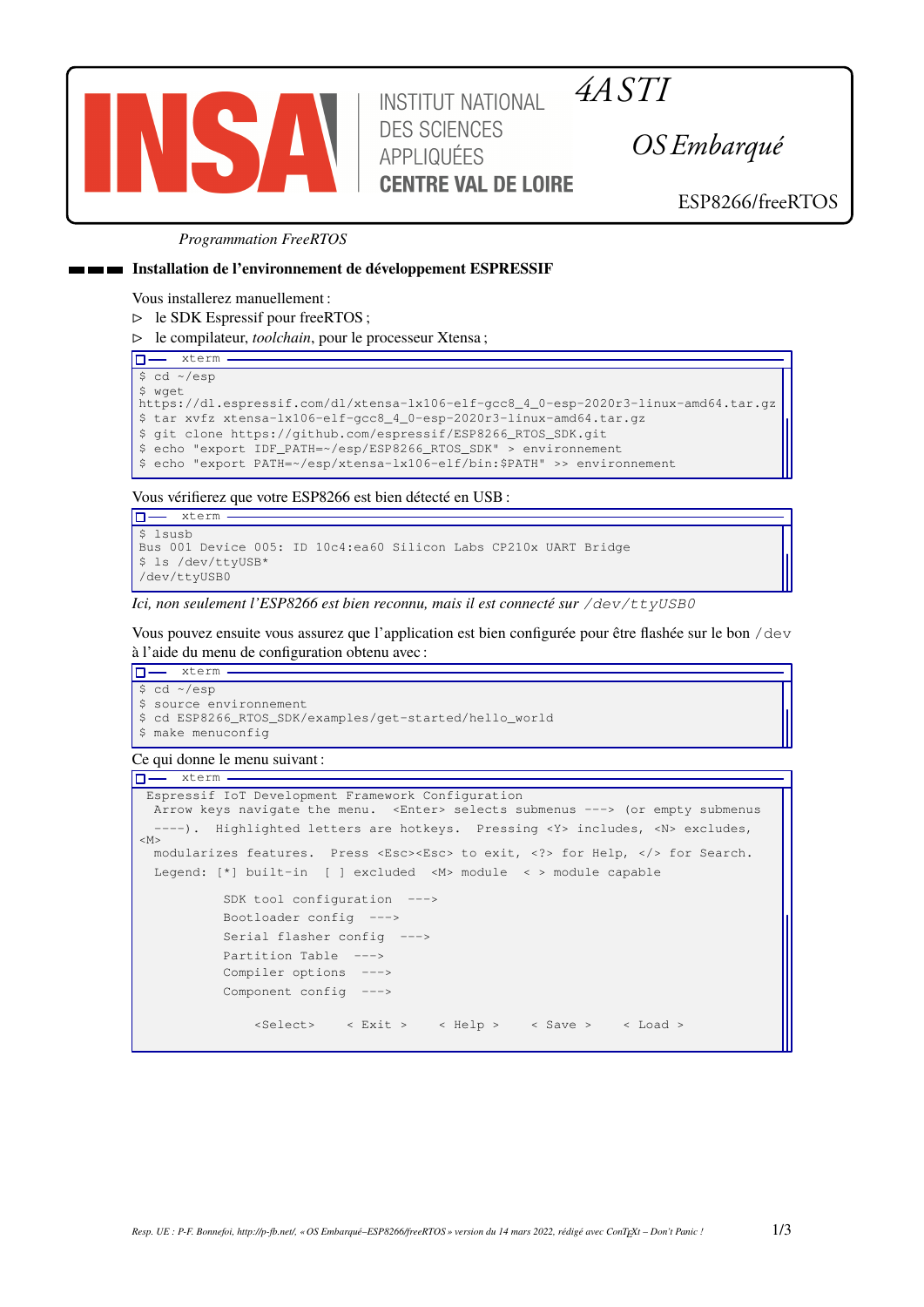```
Puis :
\boxed{\Box - \quad \text{xterm} - \quad}Serial flasher config
  Arrow keys navigate the menu. <Enter> selects submenus ---> (or empty submenus
  ----). Highlighted letters are hotkeys. Pressing <Y> includes, <N> excludes,
|M>modularizes features. Press <Esc><Esc> to exit, <?> for Help, </> for Search.
  Legend: [*] built-in [ ] excluded <M> module < > module capable
        (/dev/ttyUSB0) Default serial port
           Default baud rate (115200 baud) --->[*] Use compressed upload
           Flash SPI mode (QIO) --->
           Flash SPI speed (40 MHz) --->
           Flash size (2 \text{ MB}) --->
           Before flashing (Reset to bootloader) --->
           After flashing (Hard reset after flashing) --->
           'make monitor' baud rate (74880 bps) --->
               <Select> < Exit > < Help > < Save > < Load >
```
Pour compiler l'application :

**D**-xterm \$ make all

Pour flasher le firmware sur l'ESP8266 :

**O**-xterm. \$ make flash

Pour se connecter au port série de l'ESP8266 :

 $\boxed{\Box - \quad \text{xterm} - \quad}$ \$ make monitor

*Vous taperez ctrl-] pour sortir.*